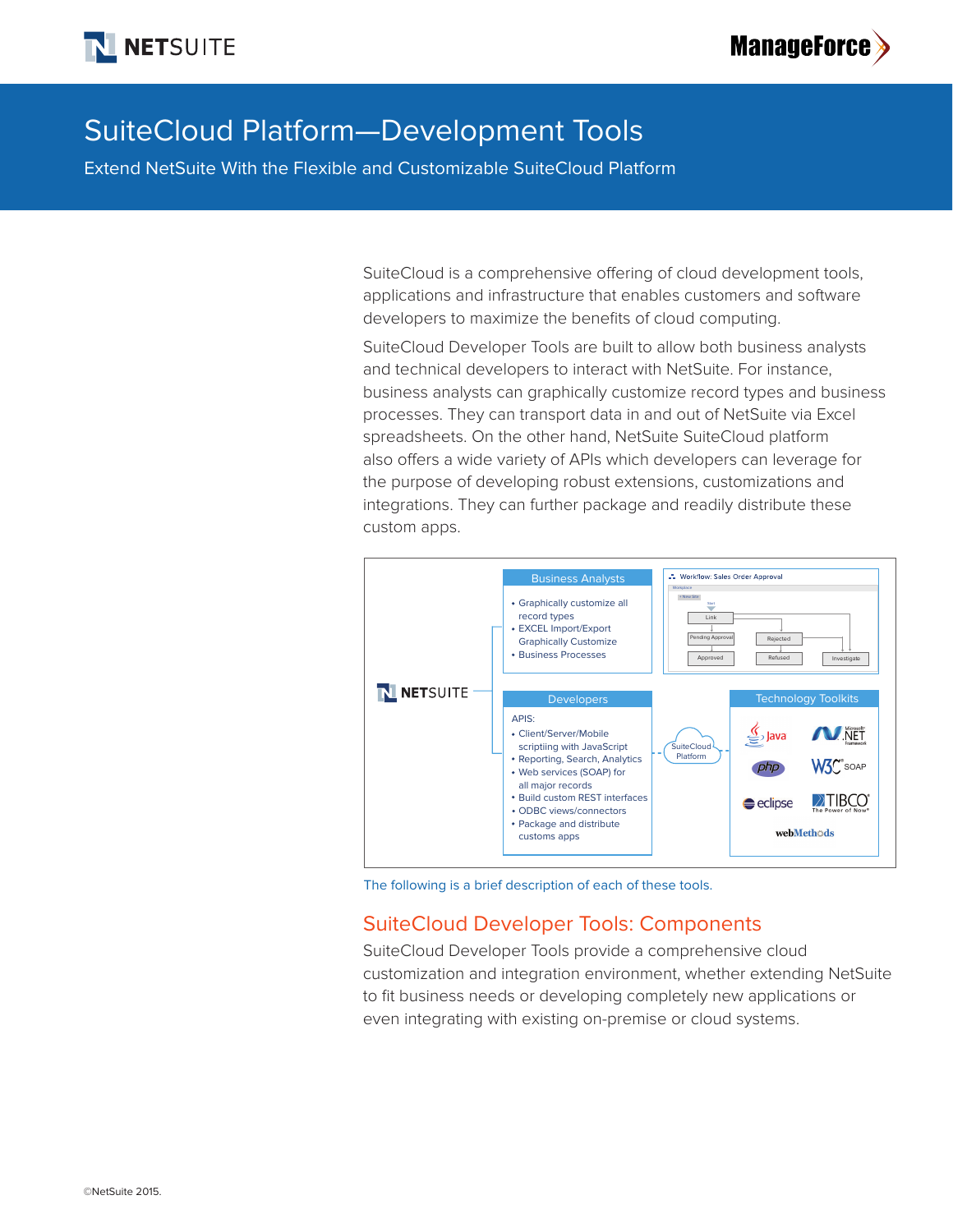



| <b>Function</b> |                                                 | <b>SuiteCloud Tool</b> |
|-----------------|-------------------------------------------------|------------------------|
|                 | Cloud application packaging<br>and distribution | SuiteBundler           |
|                 | <b>Graphical process customization</b>          | SuiteFlow              |
|                 | Programmable logic and scripting                | SuiteScript            |
|                 | <b>Cloud integration</b>                        | SuiteTalk              |
|                 | <b>Business Intelligence</b>                    | <b>SuiteAnalytics</b>  |
| ಕ್ಷಿದ್ದ         | Point-and-click customization                   | SuiteBuilder           |
|                 | <b>IDE</b> and debugger                         | SuiteCloud IDE         |

#### **SuiteBuilder: Point-and-Click Customization**

SuiteBuilder makes rapidly customizing NetSuite application forms, fields and records a simple point-and-click experience.

Best of all, you never have to worry about version lock because customizations carry over automatically with each new release.

- SuiteBuilder makes it easy to rapidly represent sophisticated data relationships without complex coding, and also change NetSuite to your company's own terminology and branding.
- Powerful field and record management makes it simple to add custom fields such as text, date, drop-down lists or images and objects to applications.
- With the ability to customize form fields, sub-tabs and field groupings, it's efficient to configure just the right form for business needs.

#### **SuiteFlow: Workflow Engine**

SuiteFlow provides developers and customers with easy-to-use, pointand-click tools to customize and automate business processes across NetSuite and between other business systems.

- SuiteFlow makes it easy to create business processes such as lead nurturing, collections management, sales discounting approvals, purchase order approvals and more.
- Powerful workflow management makes it possible to specify the triggering events that initiate a workflow, such as when records are viewed, created, or updated—or schedule workflows to run automatically.
- Manage the states the record will pass through in the course of the workflow, and define the conditional actions that will occur when the record enters each state.



**SuiteBuilder** Point-and-Click Customization

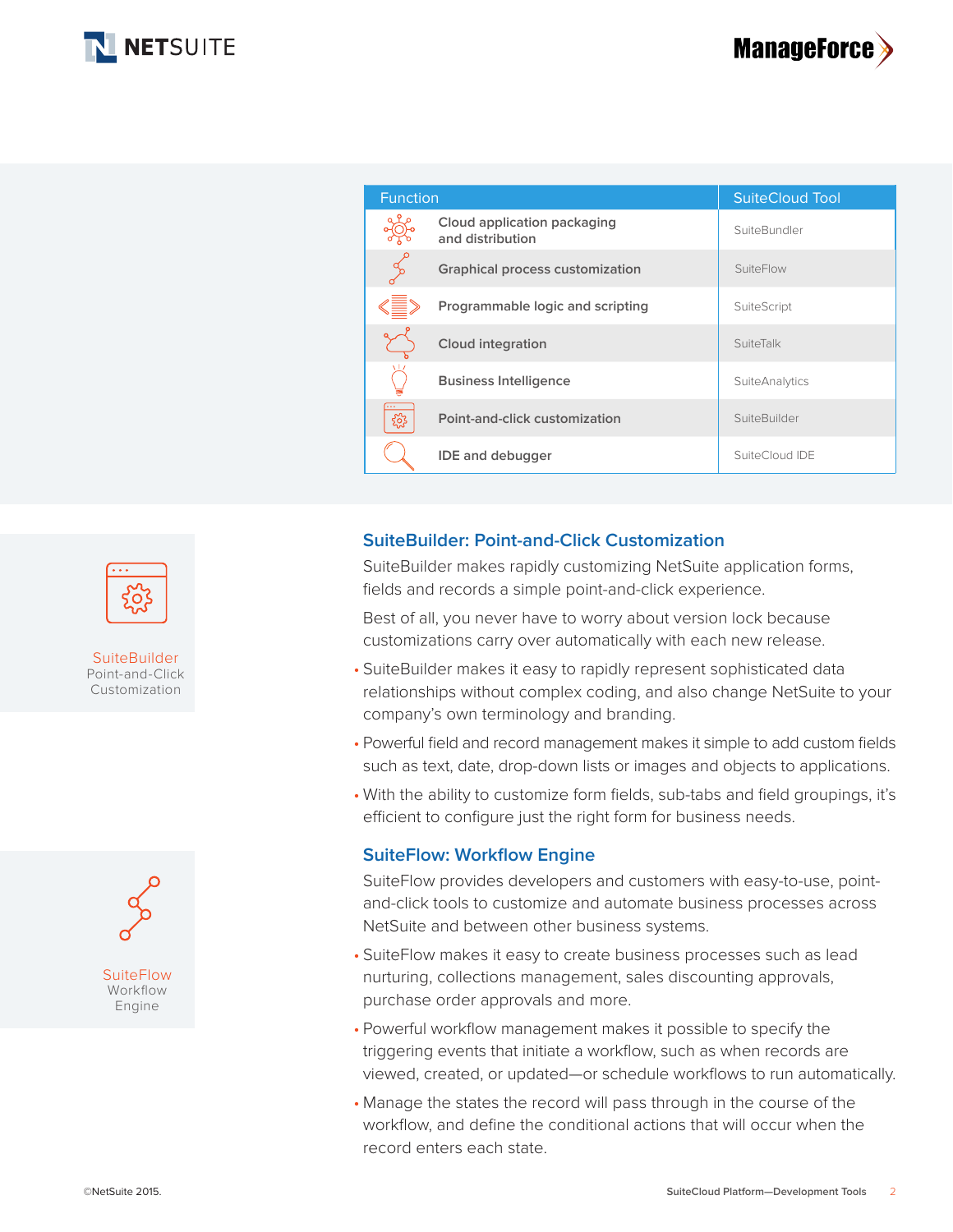





**SuiteScript** Application Development





### **SuiteScript: Application Development**

SuiteScript allows developers and administrators to create flexible business logic within NetSuite tailored to specific business needs from sophisticated business processes to entirely new applications. Built on industry standard JavaScript, SuiteScript enables full-featured application-level scripting capabilities throughout NetSuite.

- SuiteScript provides a complete set of flexible scripting models to support customization needs, including user event-based scripts, scheduled scripts, client-side scripts, portlet scripts and based on workflow actions.
- In addition, SuiteScript provides a web-based interactive debugger that allows validation and testing of SuiteScript code, providing a powerful debugging toolset with controlled code execution such as step in, out and over as well as execution logs, resolution of local variables, watches and break points.

#### **SuiteTalk: Web Services**

SuiteTalk Web Services integration makes it easy for customers and developers to integrate NetSuite with existing on-premise investments and third-party cloud applications, build website-to-NetSuite integrations or create lightweight custom mobile applications.

With a full complement of SOAP Web Services across the suite and a framework that supports lightweight REST-based integration, SuiteTalk makes it easy to integrate NetSuite the way you need it most.

- Enables integration using Java, Microsoft .NET or any other development language that supports SOAP-based Web Services.
- RESTlet framework for lightweight integrations allows developers to define their own procedure for standard REST functions such as POST, PUT, GET and DELETE.
- Powered by a robust security model that manages service requests using standard NetSuite authentication, authorization, session management and encryption.

### **SuiteAnalytics: Business Intelligence**

SuiteAnalytics provides embedded Business Intelligence to any customizations or applications built with SuiteCloud, eliminating the need for developers and IT to deal with the complexities of separate reporting tools, BI cubes or data warehousing. With its intuitive graphical toolset, SuiteAnalytics enables end-users to self-serve real-time analytics across all areas—financials, orders, customers, opportunities and all custom objects—to quickly get the business answers they need.